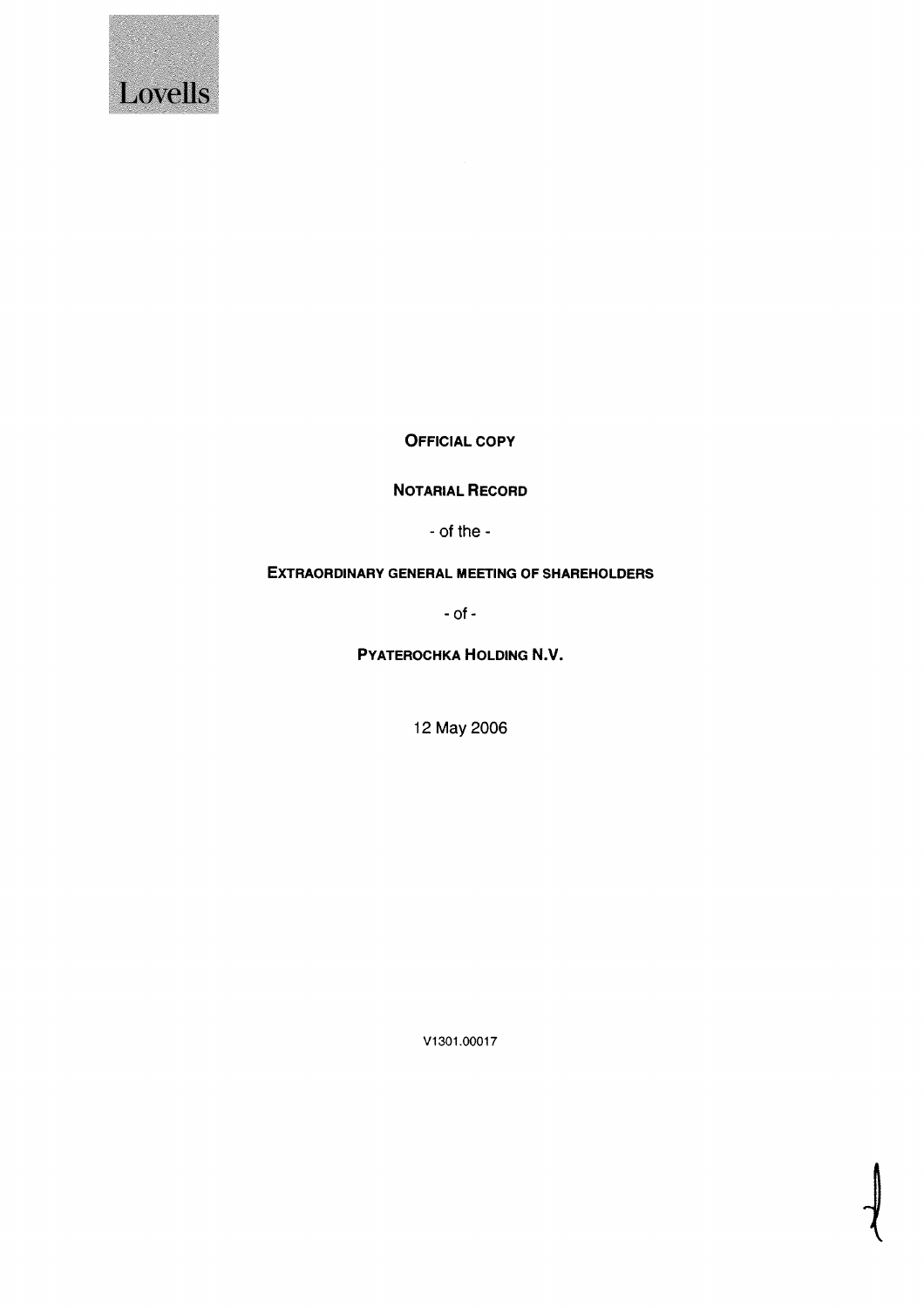

# N0TARIAL RECORD OF THE EXTRAORDINARY GENERAL MEETING OF SHAREHOLDERS OF PYATER0CHKA HOLDING N.y.

I, Jan Bouwen de Snaijer, civil law notary in Amsterdam (the "notary"), declare that, at the request of the Company (as defined below) represented by the chairman defined below, attended the extraordinary general meeting of shareholders of the public limited company: Pyaterochka Holding N.V., with statutory seat in Amsterdam and offices at Rokin 55, 1012 KK Amsterdam, the Netherlands (the "Company'), held at Rokin 55, 1012 KK Amsterdam, the Netherlands, on the twelfth of May two thousand and six, at eleven hours and fifteen minutes am (CET), in order to make a notarial record (*proces-verbaal*) of the transactions at the meeting.

In the meeting I, notary, recorded the following.

## 1. OPENING

The chairman opened the extraordinary general meeting of shareholders of the Company at eleven hours and fifteen minutes (11:15) Amsterdam time.

Mr David Noble, the chairman of the supervisory board of the Company, acted as chairman in the meeting in accordance with article 34 paragraph <sup>1</sup> of the articles of association of the Company.

Considering the consequences of the proceedings of the meeting, the chairman requested Mr J.B. de Snaijer, civil law notary present at the meeting, to make a notarial record of the business transacted at the meeting.

The chairman recorded that the meeting was convened with due observance of all provisions set out by law and the articles of association of the Company (the "Articles") and also drew attention to the Shareholder Circular and in particular his letter dated the twenty-fourth of April two thousand and six (the "Shareholder Circular"), including a convocation letter.

On the basis of the signed attendance list of the meeting the chairman recorded that present in the meeting were:

- (a) Mr Franz Wolf deputized by Mr Nigel Robinson, in this matter representing on the basis of a revocable written power of attorney:
	- 1. Luckyworth Limited, a company organised in Cyprus, having its registered office at 16 Kyriakou Matsi Avenue, Eagle House, Agioi Omologites, 1082 Nicosia, Cyprus ("Luckyworth") who were acting as holders of an irrevocable written proxy for: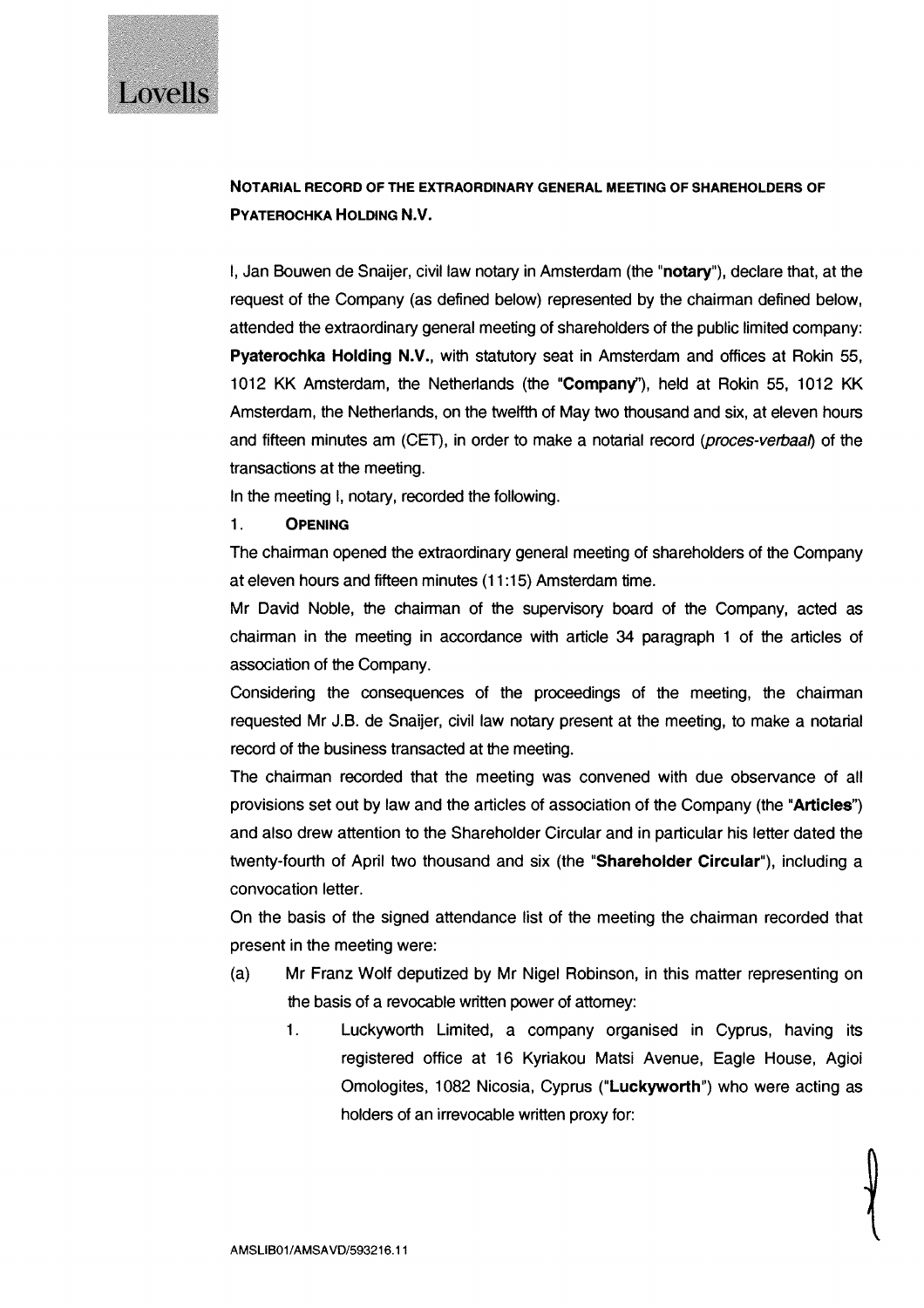- $(i)$  Marie-Carla Corporation N.V., a limited company organised under the laws of the Netherlands Antilles, having its registered office at Berg Arrarat 1, Curaçao, Netherlands Antilles ("Marie-Carla"); and
- (ii) Tayleforth N.y., a limited company organised under the laws of the Netherlands Antilles, having its registered office at Berg Arrarat 1, Curaçao, Netherlands Antilles ("Tayleforth"); and
- 2. Cesaro Holdings Limited, a company organised in Cyprus, having its registered office at 16 Kyriakou Matsi Avenue, Eagle House, Agioi Omologites, 1082 Nicosia, Cyprus ("Cesaro");
- (b) Mr Wim Rieff, acting in its capacity as (i) director B of the Company and (ii) in this matter representing the Bank of New York a state-chartered banking corporation organised under the laws of the state of New York, United States of America, having its principal office at One Wall Street, New York, New York 10286, United States of America ("BoNY"). The chairman requested Wim Rieff to confirm that he had a written power of attorney from BoNY, which Wim Rieff confirmed.

The chairman recorded that Mr Wim Rieff and Mr Wolf together were having the right to cast thirty-eight million three hundred six thousand and seven hundred eighty-five (38,306,785) votes. However, BoNY deemed itself competent to only cast two million one hundred and fifty-nine three hundred twenty-five (2,159,325) votes, in accordance with the voting instructions which had been received from the holders of Global Depositary Receipts (the "GDRs");

The chairman recorded that also were present:

- (c) himself, Mr David Noble, chairman of the supervisory board of the Company;
- (d) Ms Anzhelika Li, managing director A/Chief Financial Officer of the Company;
- (e) Mr Alexander Girda, supervisory director of the Company;
- (f) Ms Tatiana Franus, supervisory director of the Company;
- (g) Mr Igor Vidiaev, supervisory director of the Company;
- (h) Mr J.B. de Snaijer, mentioned earlier;
- (i) Ms A.E. van Dusseldorp, candidate civil law notary; and
- (j) Mr J.A. Broekhuis, Attorney at Law.

Later in the meeting the chairman recorded that the following persons were also present in the meeting:

(k) Ms Sarah Radema from Linklaters; and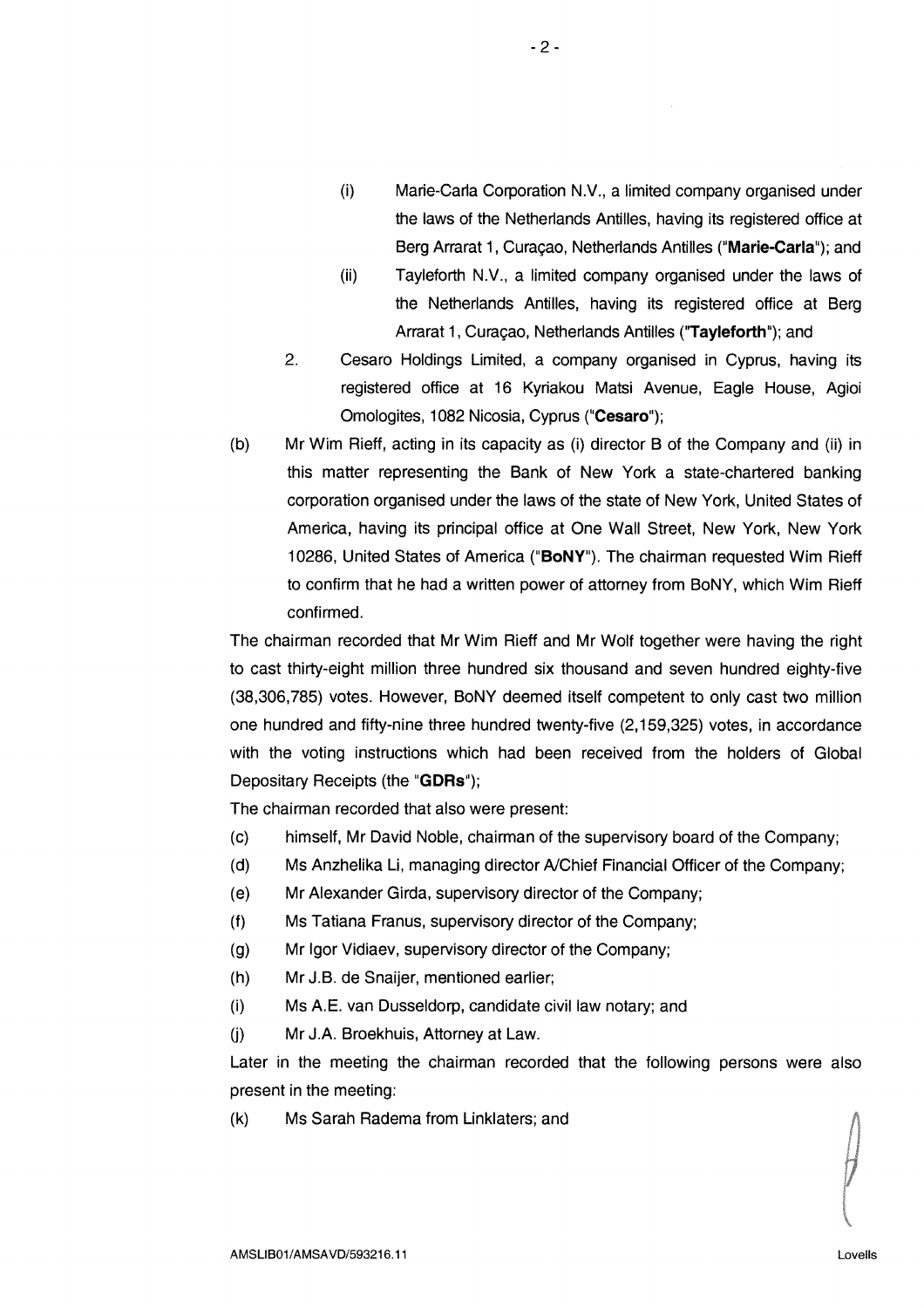(I) Mr Joost van der Linden from Freshfields.

The chairman recorded that the quorum as mentioned in Article 37 sub paragraph <sup>1</sup> of the Articles would be present in the meeting if more than half of the issued capital was present or represented, provided that such majority represented at least half of the issued share capital of the Company. As the issued share capital of the Company amounted to thirty-eight million three hundred and six thousand seven hundred eightyfive Euro (EUR 38,306,785) and twenty-seven million two hundred and fifty thousand two hundred sixty-nine Euro (EUR 27,250,269) as represented, the quorum was present or represented.

## 2. DISCUSSION OF PROPOSED TRANSACTIONS

In terms of the proposed transaction the chairman referred to the Shareholder Circular including his letter which set out the details and certain proposed transaction (the 'Transaction).

The chairman informed the attendants that as they all were well aware this meeting had been called to propose and hopefully approve the contemplated acquisition of Perekrestok, a leading super market chain in Russia. The chairman asked whether it would be helpful to translate this and mentioned that his introduction would be two paragraphs only. Mr Nigel Robinson ("NR") agreed to translate the introduction of the chairman in Russian. The chairman continued that as all attendants knew this meeting was called to propose and hopefully approve the contemplated acquisition of Perekrestok, a leading supermarket chain in Russia (followed by a translation by NR in Russian). In contemplating this transaction the managing board of the Company had engaged Deloitte & Touche to carry out financial due diligence on the target, Lovells to carry out legal due diligence (followed by a translation by NR in Russian), which had been received and considered carefully (followed by a translation by NR in Russian). Because of the major significance of this Transaction (followed by a translation by NR in Russian), the Company had also engaged HSBC Bank to provide the Company with a fairness opinion (followed by a translation by NR in Russian), which has concluded and the chairman was pleased to tell the attendants that the proposed acquisition had been considered fair from a financial point of view (followed by a translation by NR in Russian). The chairman asked whether there were any questions on that or if there were any questions raised on the Shareholder Circular or the chairman's letter (followed by a translation by NR in Russian). The chairman recorded that there were no more questions on the Shareholder Circular or his letter in particular and wished to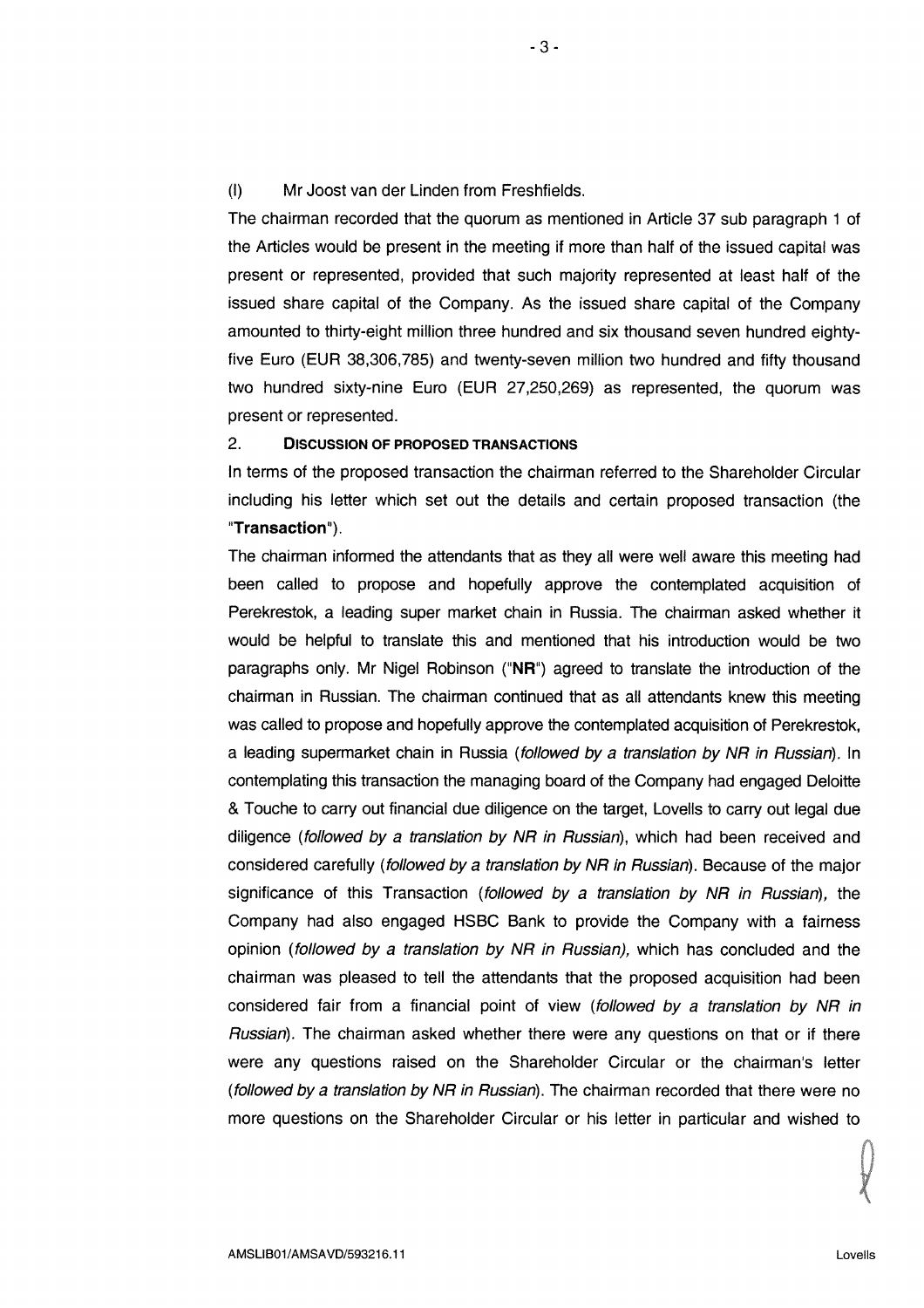propose and go through the proposals. The chairman mentioned that if any of the attendants would have any questions during the proposals, he would be happy to answer them.

#### 3. PRoPosALs

The chairman brought the following proposals into discussion:

A. the proposal to approve the resolutions of the managing board of the Company to, amongst others, enter into the Transaction, in accordance with Article 17 sub <sup>1</sup> of the Articles as well as on the basis of Section 2:107a of the Dutch Civil Code;

The chairman mentioned that progress was made since the convocation was sent out to the shareholders but that the proposal at the time was either issue of GDRs or issue of shares depending on whether or not the Prospectus (as defined below) had been stamped by the UK Listing Authority. The chairman suggested in order keeping it simple to continue with just approving the proposals as set out in Section 61 of the convocation letter.

- B. The proposal to issue:
- 4. if the Company, by the date upon which and subject to the Condition Precedent <sup>I</sup> will be fulfilled (as defined below), has issued a prospectus approved by the UK Listing Authority in relation to the admission of GDRs representing the Shares to be issued pursuant to this resolution to the Official List and to the London Stock Exchange for trading (a 'Prospectus"), to
	- (1) BoNY fourteen million six hundred eighty-five thousand nine hundred and twenty-five (14,685,925) shares in the share capital of the Company, numbered 38,306,786 up to and including 52,992,710 (the "Shares I"); and
	- (2) BoNY one million one hundred twenty-seven thousand three hundred twenty-eight (1,127,328) shares in the share capital of the Company, numbered 52,992,711 up to and including 54,120,038 (the "Shares II"),

each having a nominal share value of one Euro (EUR 1) (the Shares <sup>I</sup> and the Shares II referred to as: the "Shares"), under the following terms and conditions:

- (ii) the Shares shall be issued at par value:
- (iii) the Shares shall be issued under the condition precedent (the "Condition Precedent I") of delivery by Fortis Bank (Nederland) NV. ("Fortis") to BoNY of an issuance confirmation letter

-4-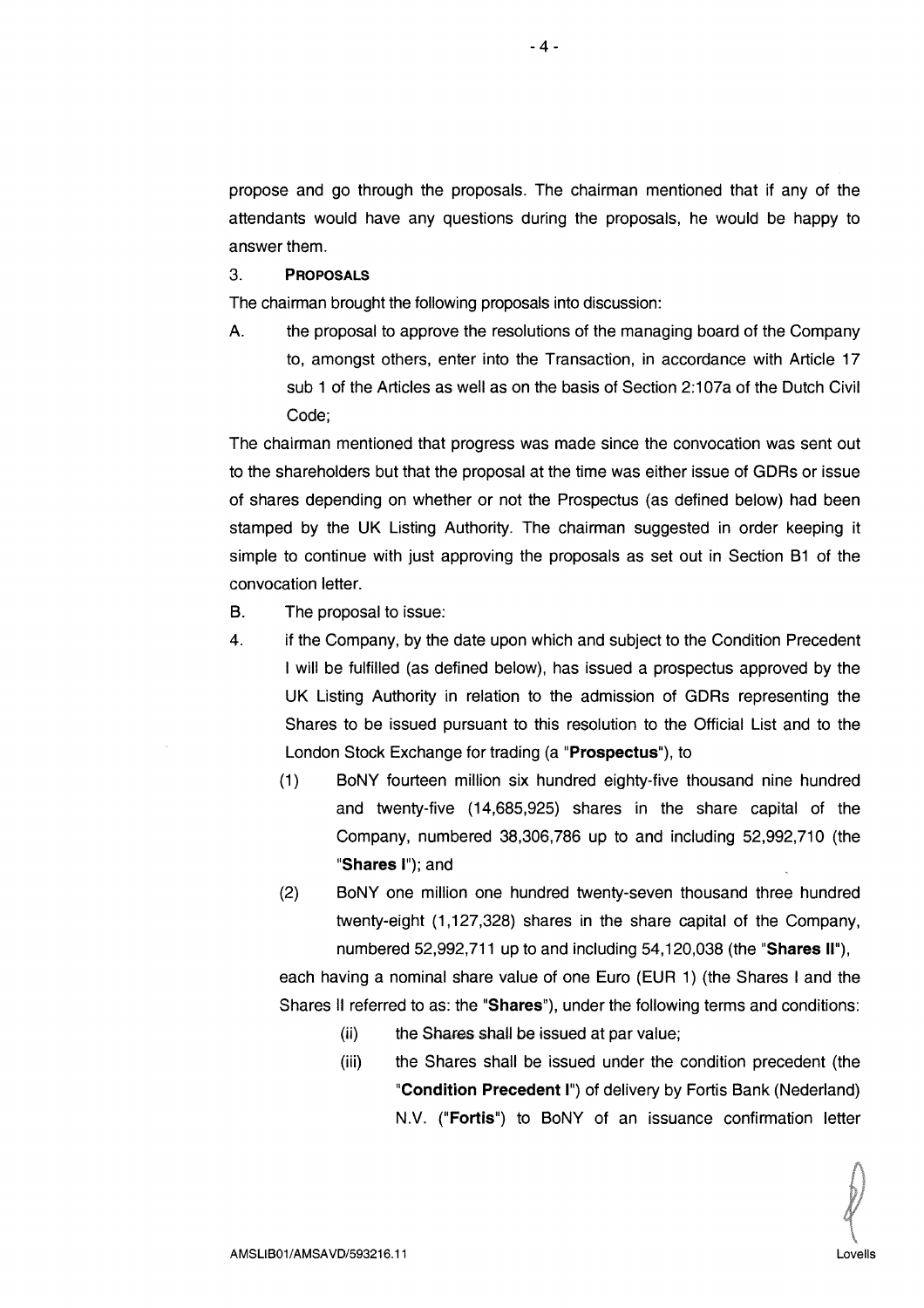issued by the Company to BoNY in the agreed form (the 'Issuance Confirmation Letter I"), a copy of which the chairman hands over to the notary requesting for it to be attached to the notarial record of the meeting;

- (iv) payment on the Shares <sup>I</sup> shall be made by a contribution in kind ("inbreng anders dan in geld") by Luckyworth on behalf of BoNY to the Company of one million four hundred forty-seven thousand and three hundred twenty-two (1,447,322) shares in the share capital of Perekrestok Holdings Limited, a limited company organized under the laws of Gibraltar, having its registered office at 28 Irish Town, Gibraltar ("Perekrestok");
- (v) payment on the Shares II shall be made by a contribution in kind ("inbreng anders dan in geld') by Templeton Strategic Emerging Markets Fund LDC ("Templeton") on behalf of BoNY to the Company of one hundred eleven thousand and one hundred (111,100) shares in the share capital of Perekrestok;
- (vi) the value of the contributions in kind as mentioned at sub paragraph (iii) and (iv) in excess of the nominal value of (i) the Shares and (ii) the payment by the Company of three hundred million United States Dollars (USD 300,000,000) in cash or in the form of loan notes issued by the Company as a consideration ("creditering") for the shares in the capital of Perekrestok, shall be recorded as voluntary share premium payment ("*niet bedongen agio*") in the books of the Company;
- (vii) for the purpose of the fulfilment of the Condition Precedent I, the Issuance Confirmation Letter <sup>I</sup> shall be deemed to be delivered to BoNY on the date of the fax confirmation sent to Fortis by BoNY, with a copy to the Company, confirming that BONY has received the Issuance Confirmation Letter I;

The chairman mentioned that as the Prospectus was issued, the need to go through the paragraph relating to the issue of shares was no longer relevant so that this paragraph could be stroked from the notes. Sarah Radema mentioned that it was listed as such on the agenda. The notary mentioned that it was no problem as it was recorded that the chairman mentioned that it was no longer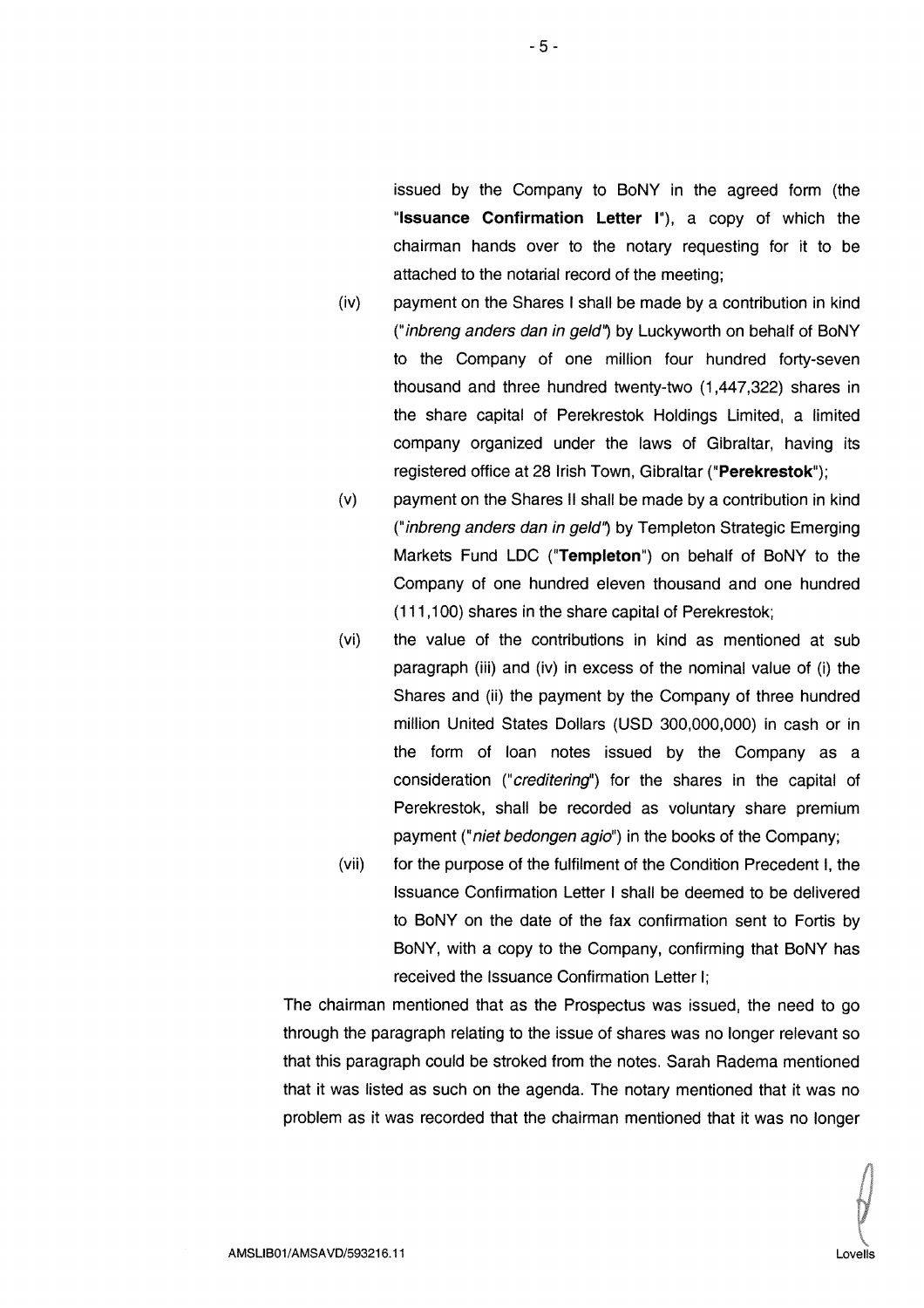relevant. The chairman asked Sarah Radema whether she was comfortable with that, which she confirmed. The chairman repeated that as progress on this point had been made, the second part of the original proposal B was no longer relevant. Sarah Radema asked whether she might interrupt by asking whether the chairman would go to back to the introduction and also would make a reference to the fact that financing had not been finalised, as she thought the chairman had not mentioned that. The chairman agreed and mentioned that in terms of discussion of the proposal the proposed acquisition of Perekrestok is to be made a mixture of both shares and a financial payment of three hundred million United States Dollars (USD 300,000,000). The chairman said that, as at the present time the progress on the financing was encouraging, he was comfortable that the financing would be in place for the acquisition. Further the chairman mentioned that at the moment the status was that there were comfort letters and the Company had not yet signed the concluded transaction but that he believed that this matter should be concluded in the next couple of weeks. He asked whether this was good enough with regard to financing and Sarah Radema agreed. The chairman moved back to the agenda.

- C. the proposal to, subject to the Fulfilment, exclude the pre-emptive right of the shareholders of the Company to subscribe for the Shares in accordance with Article 7 sub 3 of the Articles;
- D. the proposal to approve to the managing board the entering into all legal acts as referred to in Section 2:94 paragraph 2 of the Dutch Civil Code in respect of the contribution in kind on the Shares as set out in proposal (B) subject to the Fulfilment;
- E. the proposal to increase the number of Directors of the management board of the Company from three (3) to seven (7), consisting of two (2) Directors A, one (1) Director B and four (4) Directors C and to designate Mr Oleg Vysotskiy as Director C instead of A and to designate Ms Anzhelika Li as Director C instead of A, effective as per the time of the execution of the Deed of Amendment (as defined below) as envisaged at closing of the Transaction. For the avoidance of doubt, the redesignation of both Mr 0 Vysotskiy and Mr A. Li from Director <sup>A</sup> to Director C is deemed to be a continuation of their respective current terms of office rather than dismissal as Directors C and reappointment as Directors A, for the purpose of any share option rights granted by the Company to both of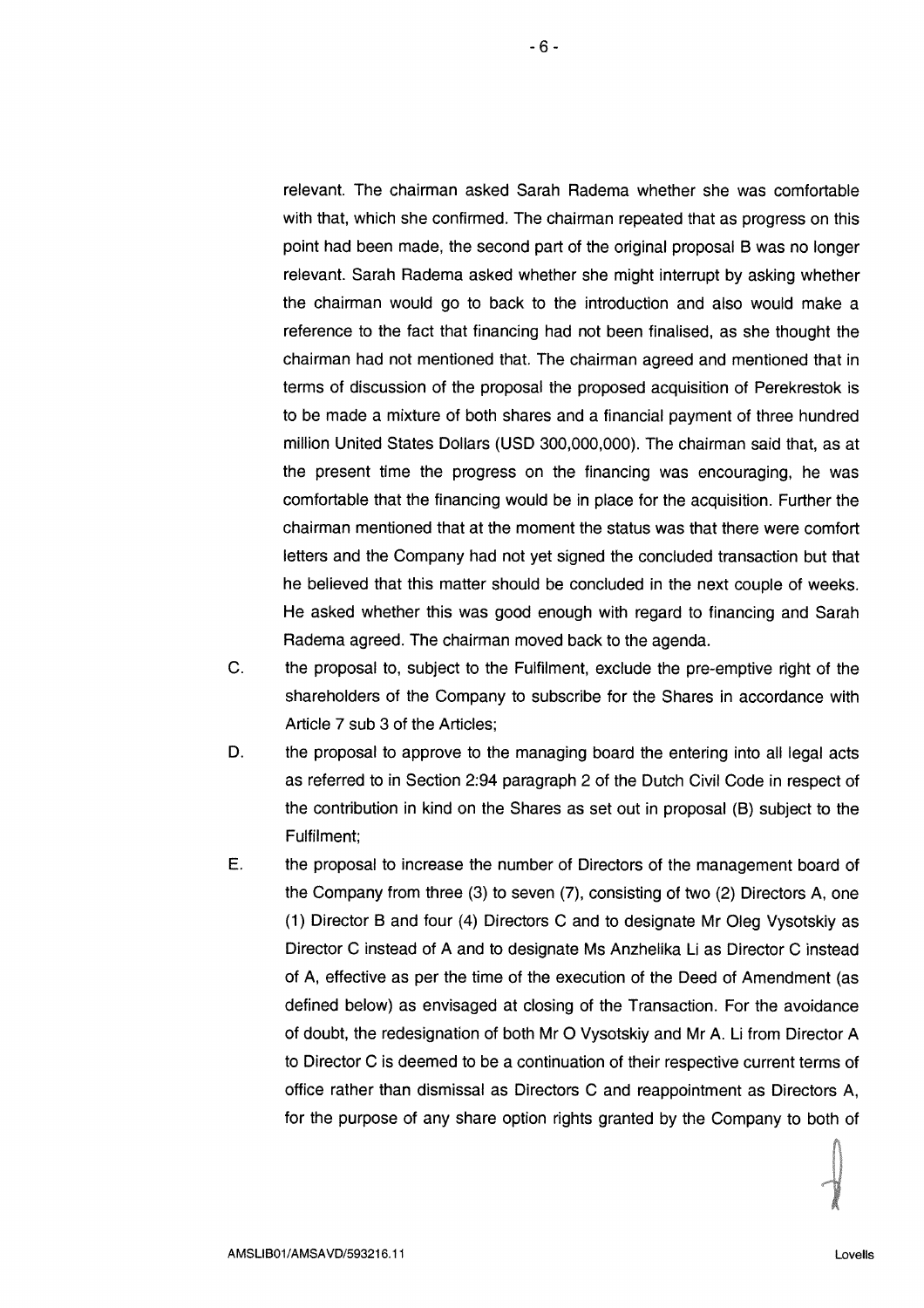them;

- F. the proposal to amend the articles of association of the Company in accordance with the draft deed of amendment set forth in Part XVI to the Shareholder Circular (the "Deed of Amendment") and to authorize each member of the managing board of the Company as well as each of the lawyers and notarial assistants practising with Lovells Amsterdam to apply to the Dutch Ministry of Justice for the requisite declaration of no objection on the Deed of Amendment, and to execute the Deed of Amendment according to the draft on which the ministerial declaration of no objection shall be granted, all subject to the Fulfilment;
- G. the proposal to appoint (i) Mr Lev Khasis, (born in Kuybyshev, Russia on the fifth day of June nineteen hundred and sixty-six) and (ii) Mr Vitaliy Podolskiy, (born in Kiev, Ukraine on the fifth day of March nineteen hundred and sixtyeight) as Directors A of the Company and (iii) Mr Pawel Musial (born in Warsaw, Poland on the seventeenth day of December nineteen hundred and sixty-eight) and (iv) Andrei Gusev (born in Moscow, Russia on the ninth day of July nineteen hundred and seventy-two) as Directors C of the Company, effective as per the time of execution of the Deed of Amendment as envisaged at the closing of the Transaction for a period of four years, in accordance with Article 12 sub 4 of the Articles. The appointments are in accordance with the binding nominations of the supervisory board of the Company pursuant to Article 12 subparagraph 2 of the Articles whereby the supervisory board attributed Mr Lev Khasis the title of Chief Executive Officer ("CEO") and Mr Vitaliy Podoloskiy the title of Chief Financial Officer ("CFO") instead of Mr Vysotskiy and Ms Li, respectively;
- H. the proposal to increase the number of members of the supervisory board of the Company from five (5) to eight (8) effective as per the time of execution of the Deed of Amendment as envisaged at the closing of the Transaction;
- $\mathbf{L}$ the proposal to appoint (i) Mr Alexander Kosianenko, (born in Volgograd, Russia on the seventh day of April nineteen hundred and sixty-four;) (ii) Mr Mikhail Fridman, (born in Lvov, Ukraine on the twenty-first day of April nineteen hundred and sixty-four); (iii) Mr Alexander Savin, (born in Moscow, Russia on the eighth day of October nineteen hundred and sixty-nine); (iv) Mr Nigel Robinson, (born in Corringham, England on the twenty-sixth day of May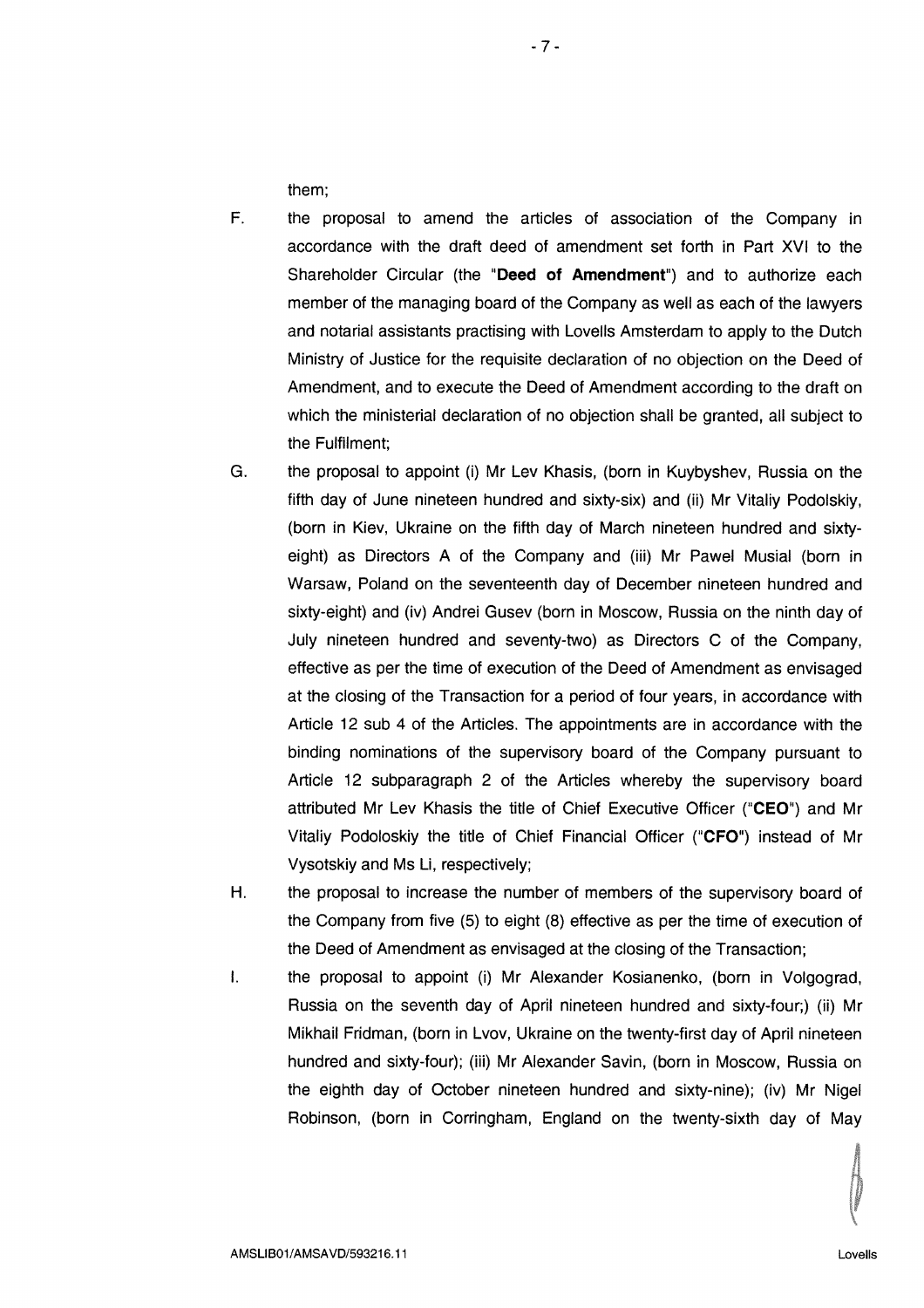nineteen hundred and sixty-seven) and (v) Mr David Gould, (born in New York, United States of America on the twenty-seventh day of May nineteen hundred and sixty-nine) as supervisory directors of the Company effective as per the time of execution of the Deed of Amendment as envisaged at the closing of the Transaction for a period of four years, in accordance with the binding nomination of the supervisory board of the Company pursuant to Article 20 sub <sup>1</sup> and 2 of the Articles;

J. the proposal to accept the resignation of Mr Alexander Girda and Mr lgor Vidiaev as supervisory directors of the Company and to grant full and final discharge for the supervision performed by them all subject to the Fulfilment;

The chairman requested for the resignation letters signed by Mr Girda and Mr Vidiaev. A discussion in Russian followed with regard to the signing of the resignation letter of Mr Vidiaev and his rights under an option agreement. Mr Vidiaev requested the chairman to have a short break to discuss this issue with his legal adviser. As none of the represented shareholders was involved in this issue the chairman suspended the meeting to resolve the issue.

The chairman reopened the meeting after the issue had been resolved. Mr Girda and Mr Vidiaev both handed over the signed resignation letter to the chairman. The chairman continued with the proposals by repeating the proposal under J and continuing with the proposal under K.

K. the proposal to appoint, subject to the Fulfilment, the managing directors of the Company acting jointly as person as referred to in Section 2:146 Dutch Civil Code and Article 16 subparagraph 4 of the Articles in order to represent the Company with respect to the Perekrestok Transaction, for the avoidance of doubt, this includes the Finance Documents to be entered into in order to finance the Cash Consideration (as defined in the Shareholder Circular).

The chairman asked whether there were any questions with regard to the aforementioned proposals and recorded that there were no questions from the attendants.

4. VOTING

The chairman put the proposals to oral voting and requested the persons entitled to vote to exercise their votes by mentioning their (i) full name (ii) on behalf of which shareholder they vote (iii) the number of shares held by the shareholder they represent and (iv) whether they vote in favour or against the aforementioned proposals.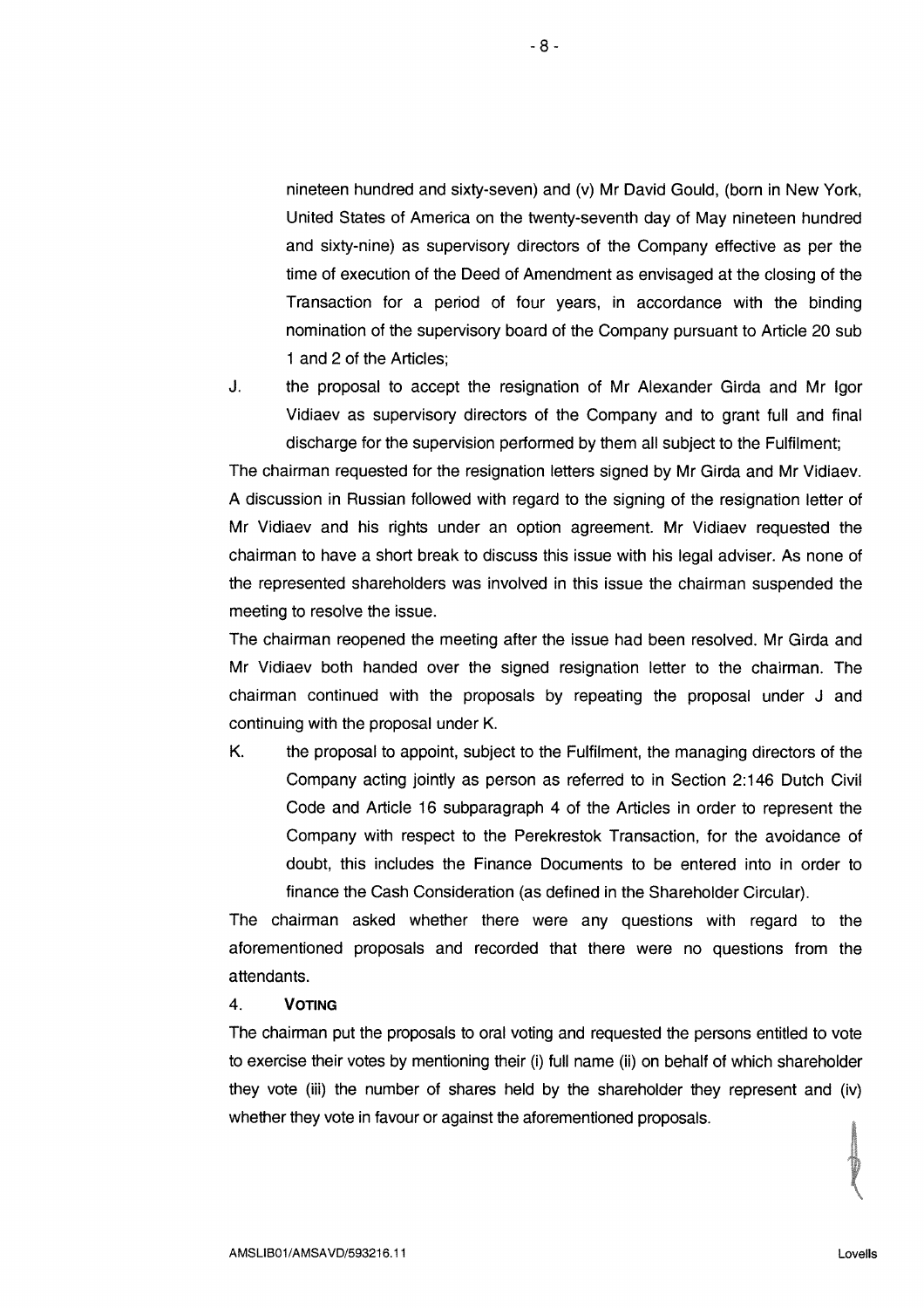Mr Frans Wolf confirmed that he was the holder of a revocable written power of attorney of:

- 5. Marie-Carla the holder of six million four hundred twenty-six three hundred eighty-five (6,426,385) shares in the share capital of the Company and of Tayleforth being the holder of sixteen million one hundred ninety-six thousand six hundred forty-two (16,196,642) shares in the share capital of the Company based on a power of attorney granted to Luckyworth and Luckyworth granted a power of attorney to Franz Wolf to vote on its behalf. Franz Wolf confirmed that he was voting as well on behalf of:
- 6. Cesaro based on a power of attorney being holder of two million four hundred sixty-seven thousand nine hundred seventeen (2,467,917) shares in the share capital of the Company. Franz Wolf confirmed that he voted in favour of all aforementioned resolutions on behalf of Marie-Carla, Tayleforth and Cesaro.

Mr Wim Rieff confirmed that he was representing the BoNY on the basis of a written power of attorney. He informed the chairman that BoNY had received:

- (a) two million one hundred fifty-nine thousand three hundred twenty-five (2,159,325) positive voting instructions for GDRs representing two million one hundred fifty-nine thousand three hundred twenty-five (2,159,325) shares in the share capital of the Company for the aforementioned proposals under A through G and under K and therefore cast two million one hundred fifty-nine thousand three hundred twenty-five (2,159,325) votes in favour of the proposals under A through G and under K;
- (b) one million six hundred fifty-one eight hundred sixty-four (1,651,864) positive voting instructions for GDRs representing one million six hundred fifty-one eight hundred sixty-four (1,651,864) shares in the share capital of the Company for the aforementioned proposals under H, <sup>I</sup> and J and therefore cast one million six hundred fifty-one eight hundred sixty-four (1,651,864) votes in favour of the proposals under H, <sup>I</sup> and J;
- (c) five hundred and seven thousand four hundred sixty-one (507,461) negative voting instructions for GDR5 representing five hundred and seven thousand four hundred sixty-one (507,461) shares in the share capital of the Company for the aforementioned proposals under <sup>H</sup> and <sup>I</sup> and therefore cast five hundred and seven thousand four hundred sixty-one (507,461) votes against the proposals under <sup>H</sup> and I;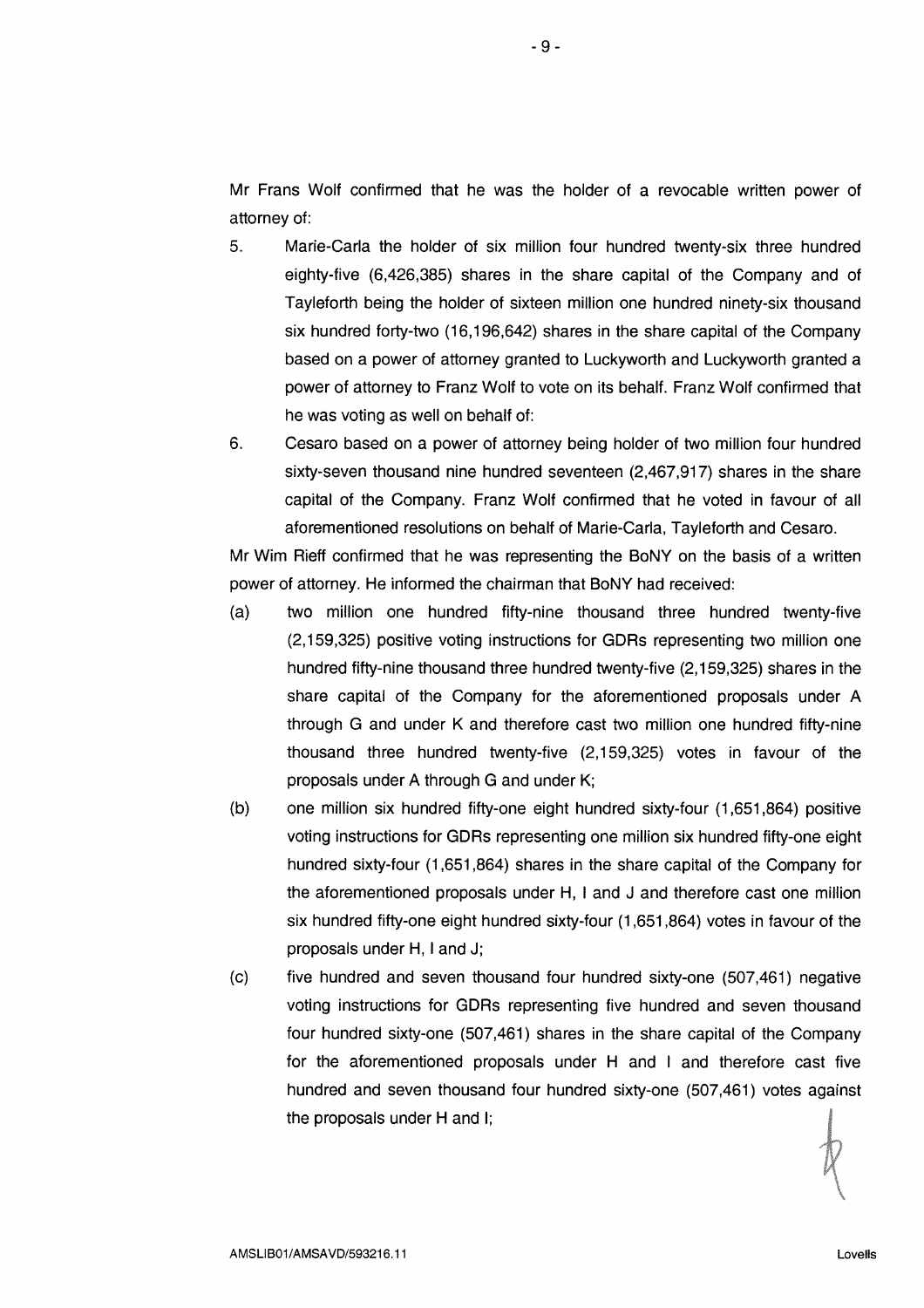- (d) four hundred and six thousand four hundred twenty-eight (406,428) negative voting instructions for GDRs representing four hundred and six thousand four hundred twenty-eight (406,428) shares in the share capital of the Company for the proposal under J and therefore cast four hundred and six thousand four hundred twenty-eight (406,428) votes against the proposal under J;
- (e) one hundred and one thousand thirty-three (101,033> voting instructions for GDRs representing one hundred and one thousand thirty-three (101,033) shares in the share capital of the Company to abstain from voting for the proposal under J.

The chairman mentioned that he was pleased that the proposals had been approved and recorded that:

- 1. twenty-seven million two hundred fifty thousand two hundred sixty-nine (27,250,269) votes were in favour of the proposals under A through G and under K;
- 2. twenty-six million seven hundred forty-two thousand eight hundred and eight (26,742,808) votes were in favour of the proposals under H, <sup>I</sup> and under J;
- 3. five hundred and seven thousand four hundred sixty-one (507,461) votes were against the proposals under <sup>H</sup> and under I;
- 4. four hundred and six thousand four hundred twenty-eight (406,428) votes were against the proposals under J;
- 5. one hundred and one thousand thirty-three (101,033) votes were abstained for the proposal under J.

as a result whereof all proposals under (A) through (K) mentioned above were adopted.

The chairman requested the notary to attach (i) copies of the powers of attorney granted by BoNY, Luckyworth, Marie-Carla and Tayleforth and (ii) the attendance list to the notarial record which powers of attorney and attendance list had been submitted to the notary.

The chairman requested the attendants and more in particular the representatives of the shareholders if they had any further questions or items to be discussed. Sarah Radema asked the chairman to record that she and Joost van der Linden were also present at the meeting, which the chairman agreed.

## 5. CLosING

As no further items were to be discussed, the chairman thanked the attendants for